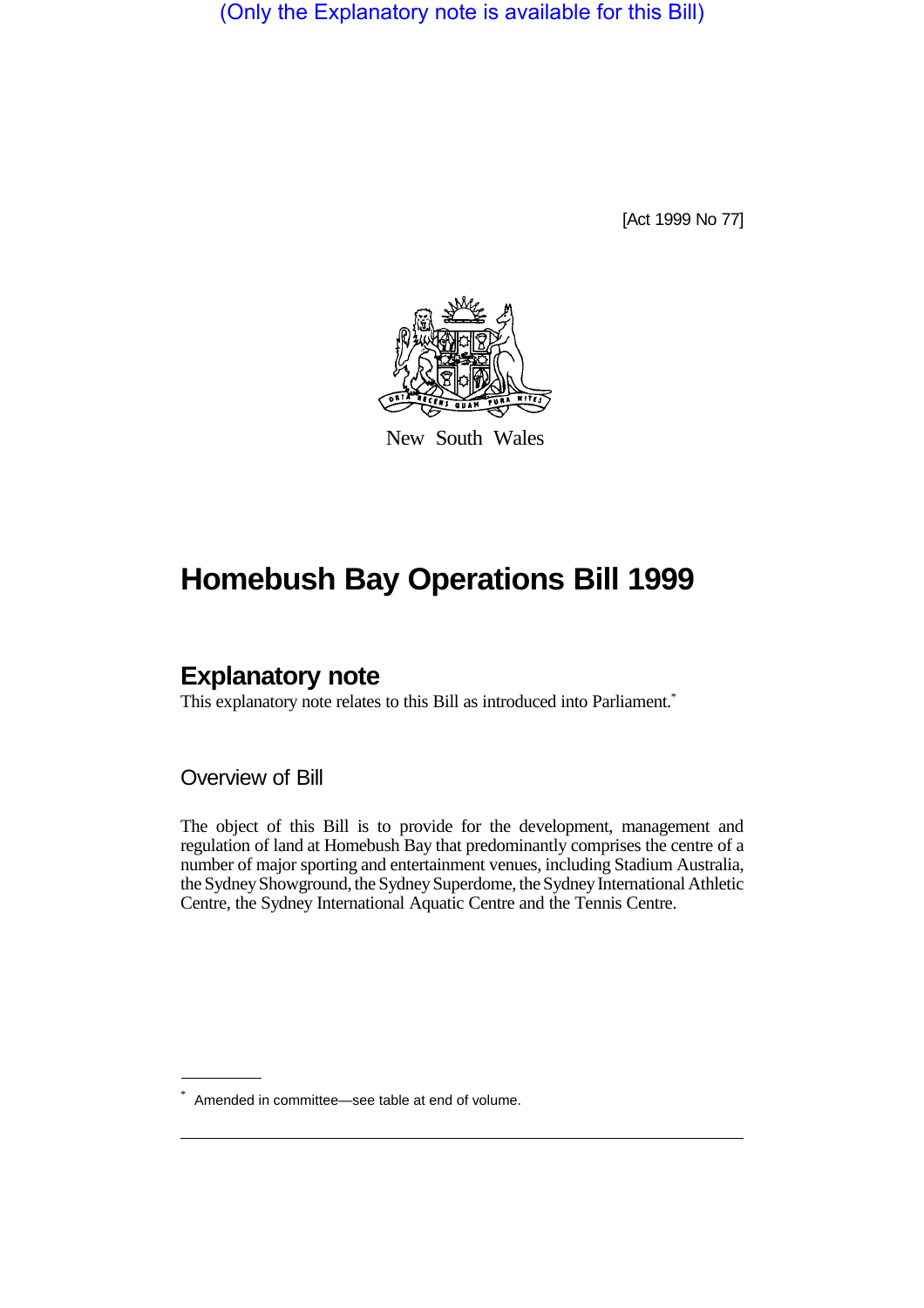Explanatory note

### Outline of provisions

### **Part 1 Preliminary**

**Clause 1** sets out the name (also called the short title) of the proposed Act.

**Clause 2** provides for the commencement of the proposed Act on a day or days to be appointed by proclamation.

**Clause 3** defines certain words and expressions used in the proposed Act. In particular, the *Authority* responsible for the development, management and regulation under the proposed Act of the land at Homebush Bay is defined to be the Olympic Co-ordination Authority constituted by the *Olympic Co-ordination Authority Act 1995*. *Homebush Bay* is defined as being the area specified for the time being in Schedule 1 to the proposed Act.

**Clause 4** provides that notes included in the proposed Act do not form part of it.

# **Part 2 Functions of the Authority**

**Clause 5** vests all rights attaching to the land at Homebush Bay, except in relation to private roads, in the Authority, unless express provision is otherwise made in any agreement entered into by the Authority.

**Clause 6** enables the Authority to have and to exercise the functions of a local government council, if the regulations under the proposed Act make provision to that effect.

**Clause 7** specifies those roads at Homebush Bay for which the Authority is to be the roads authority under the *Roads Act 1993*.

**Clause 8** specifies other roads at Homebush Bay for which the Authority may exercise the functions of a roads authority under the *Roads Act 1993*.

**Clause 9** provides that certain uses of private roads at Homebush Bay cannot be carried out except with the consent of the Authority.

**Clause 10** enables the Authority to prepare traffic management plans for the control and regulation of traffic on roads at Homebush Bay and for the temporary closure of those roads. A traffic management plan cannot apply to a private road except with the consent of the owner or occupier of the private road. A traffic management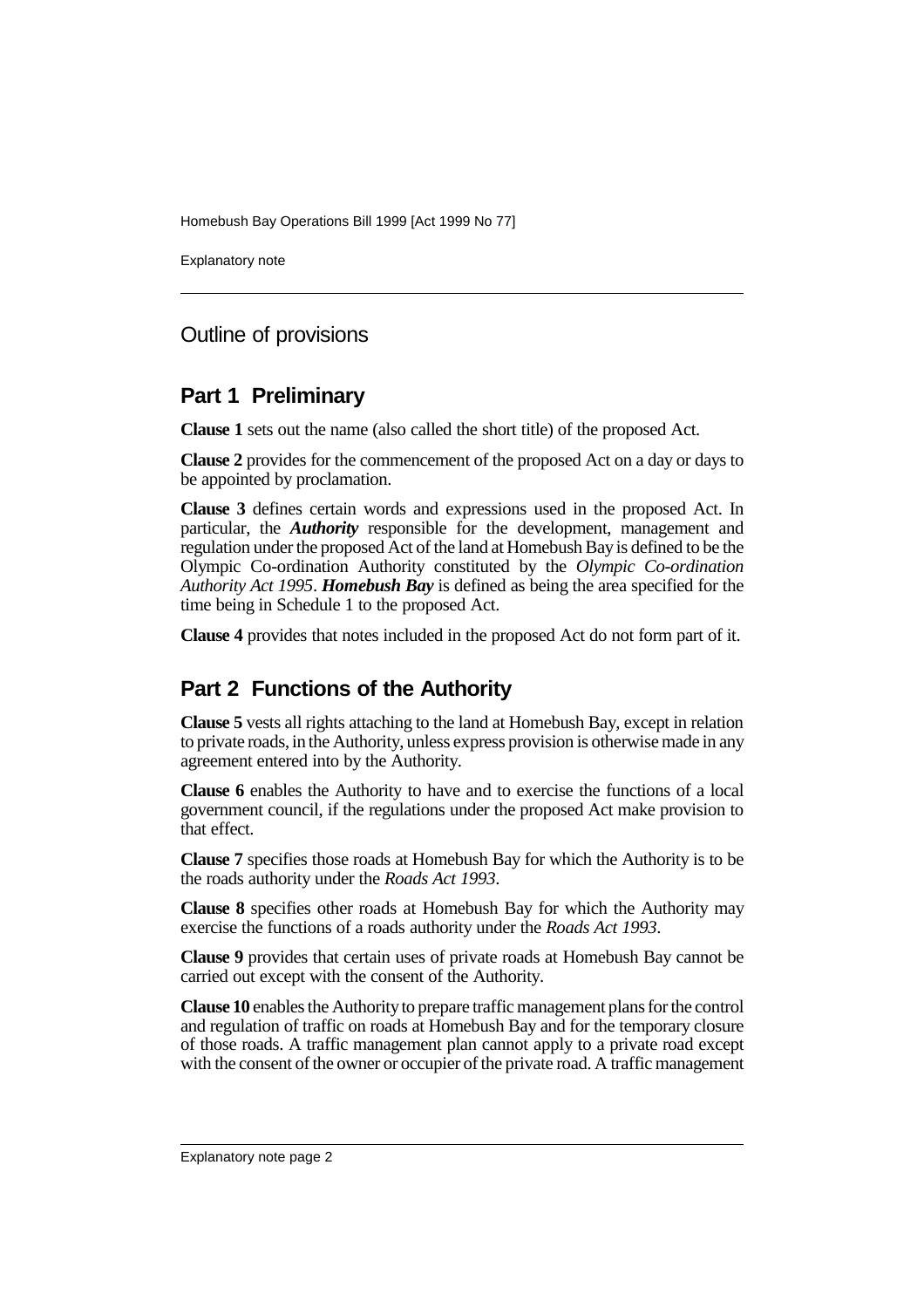Explanatory note

plan is to be prepared in consultation with the Roads and Traffic Authority of New South Wales constituted under the *Transport Administration Act 1988* and does not have effect unless and until the Roads and Traffic Authority consents in writing to the plan.

**Clause 11** creates certain offences relating to road closures.

**Clause 12** provides that a road, when closed, does not cease to be a road for the purposes of the road transport legislation (within the meaning of the *Road Transport (General) Act 1999*), the *Motor Accidents Compensation Act 1999* or any other Act or law.

**Clause 13** enables the Authority to remove an unattended motor vehicle or trailer at Homebush Bay if it is standing unlawfully, constitutes a danger to persons or property or is causing an obstruction.

**Clause 14** enables the Roads and Traffic Authority of New South Wales to delegate any of its functions (other than the power of delegation) to the Authority.

**Clause 15** requires the Authority to do all such things as are reasonably practicable to ensure that services to Homebush Bay, including public transport services, are provided and maintained in accordance with the masterplan that is the subject of the *Homebush Bay Masterplan Report* published by the Authority in September 1995.

**Clause 16** is a formal provision which gives effect to Parts 1 and 2 of Schedule 2 to the proposed Act and which relates to the functions of the Authority in respect of its Water Reclamation and Management Scheme at Homebush Bay. Part 1 of Schedule 2 amends the *Water Supply Authorities Act 1987* to constitute the Authority as a water supply authority for the purposes of that Act. Part 2 of Schedule 2 comprises a regulation that is to have effect as a regulation under the *Water Supply Authorities Act 1987* and which specifies that:

- (a) the Authority's area of operations as a water supply authority is Homebush Bay, and
- (b) the Authority's functions as a water supply authority are limited to the functions necessary to operate the Water Reclamation and Management Scheme at Homebush Bay, including the collection and treatment of waste water and the distribution of treated water.

**Clause 17** enables the Authority to appoint enforcement officers.

**Clause 18** makes it an offence to obstruct or impersonate an enforcement officer.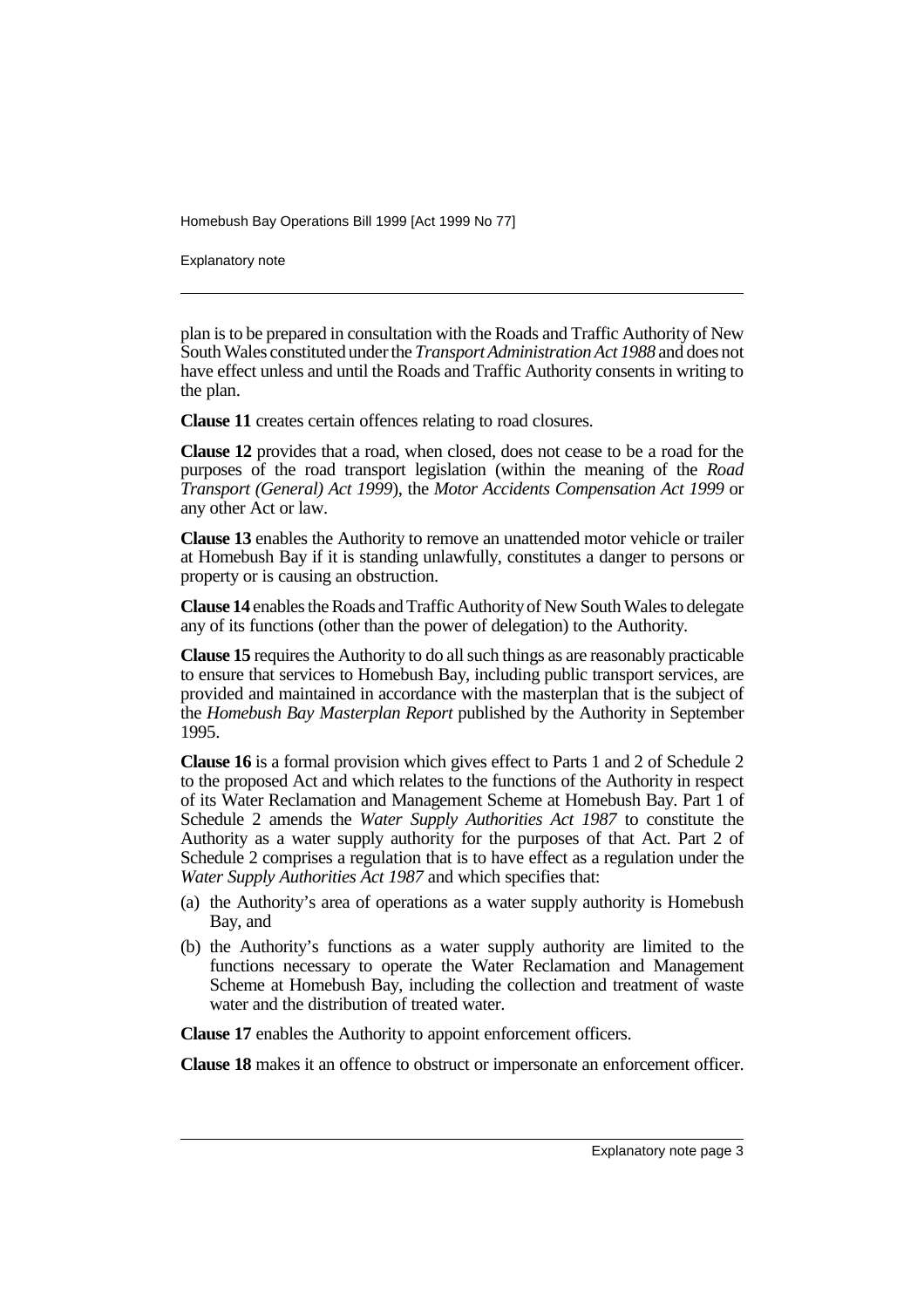Explanatory note

**Clause 19** is a formal provision that gives effect to Schedule 3 to the proposed Act. Schedule 3 comprises the proposed *Homebush Bay Operations Regulation 1999* that is to have effect as a regulation under the proposed Act.

**Clause 20** provides that the functions conferred on the Authority under the proposed Act are in addition to the Authority's other functions and do not affect the functions of the Sydney Organising Committee for the Olympic Games (SOCOG) or the Olympic Roads and Transport Authority (ORTA) or the provisions of any agreement entered into by the Authority before the commencement of the proposed section in relation to land at Homebush Bay.

### **Part 3 General**

**Clause 21** provides that the Environment Protection Authority (*EPA*) is to be the appropriate regulatory authority for the purposes of the *Protection of the Environment Operations Act 1997* for premises occupied at, and activities carried out on land at, Homebush Bay.

**Clause 22** provides that any environmental protection proceedings may be brought against the Authority, or a person exercising functions for the purposes of the Olympic Games, the Paralympic Games or a test event, only by the EPA.

**Clause 23** exonerates the Authority in the exercise of its functions from liability in nuisance.

**Clause 24** provides that a licensee of land at Homebush Bay may prevent a person from entering or remaining on the land.

**Clause 25** enables offences under the proposed Act and the regulations to be dealt with by way of penalty notice.

**Clause 26** provides that proceedings for offences under the proposed Act and the regulations are to be dealt with summarily before a Local Court.

**Clause 27** facilitates the enforcement of offences against persons who unlawfully park vehicles on land at Homebush Bay, other than roads, by presuming that the owner of the vehicle has committed the offence unless the owner specifies the actual offender.

**Clause 28** is a formal provision that gives effect to Schedule 4 to the proposed Act. Schedule 4 contains amendments to the *Fines Act 1996*, the *Impounding Act 1993* and the *Olympic Co-ordination Authority Act 1995*.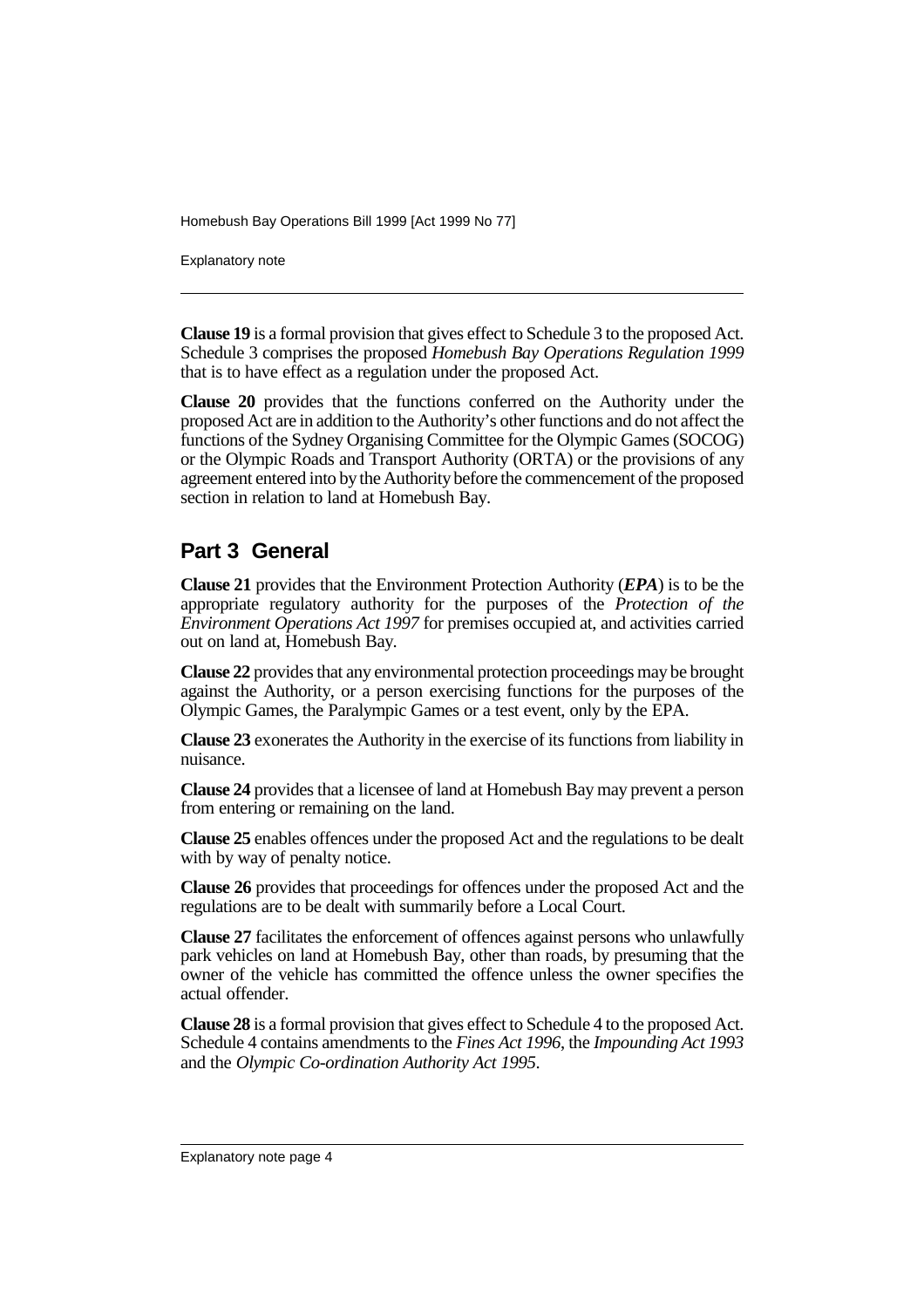Explanatory note

**Clause 29** enables the regulations under the proposed Act to make amendments to Schedule 1 to the proposed Act and thereby to redefine the area of land that is to comprise Homebush Bay for the purposes of the proposed Act.

**Clause 30** provides that the proposed Act is to bind the Crown.

**Clause 31** enables the making of regulations for the purposes of the proposed Act.

# **Schedule 1 Homebush Bay**

**Schedule 1** contains a description of the land to which the proposed Act applies.

### **Schedule 2 Water supply authorities legislation**

**Schedule 2** contains the amendment of the *Water Supply Authorities Act 1987* and the proposed *Water Supply Authorities (Olympic Co-ordination Authority) Regulation 1999* referred to in the summary of clause 16.

### **Schedule 3 Homebush Bay Operations Regulation 1999**

**Schedule 3** contains the proposed *Homebush Bay Operations Regulation 1999*. The proposed Regulation contains the following provisions:

#### **Part 1 Preliminary**

- 1 Name of Regulation<br>2 Definitions
- **Definitions**

#### **Part 2 Regulation of activities—generally**

- 3 Commercial and other activities<br>4 Closing of the public domain
- 
- Other controls
- 4 Closing of the public domain<br>5 Other controls<br>6 Bringing of liquor into Homeb<br>7 Sale or supply of liquor to min 6 Bringing of liquor into Homebush Bay
- 7 Sale or supply of liquor to minors<br>8 Prohibition on liquor
- 8 Prohibition on liquor<br>9 Parking
- **Parking**
- 10 Use of land by buses<br>11 Securing of vessels to Securing of vessels to wharves of the Authority
- 
- 12 Personal conduct<br>13 Closure and use of Closure and use of roads